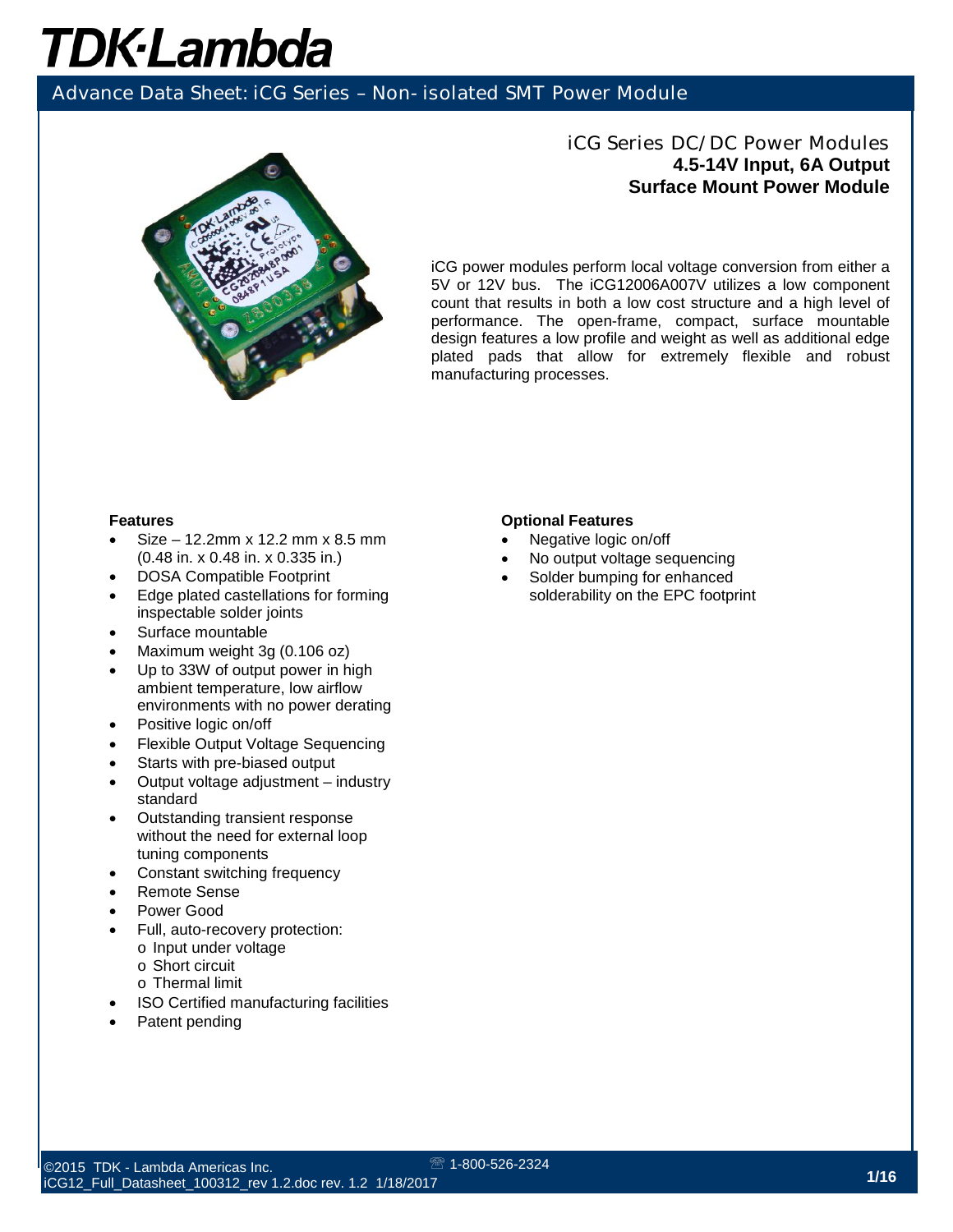## **TDK-Lambda**

Advance Data Sheet: iCG Series – Non-isolated SMT Power Module

This page intentionally left blank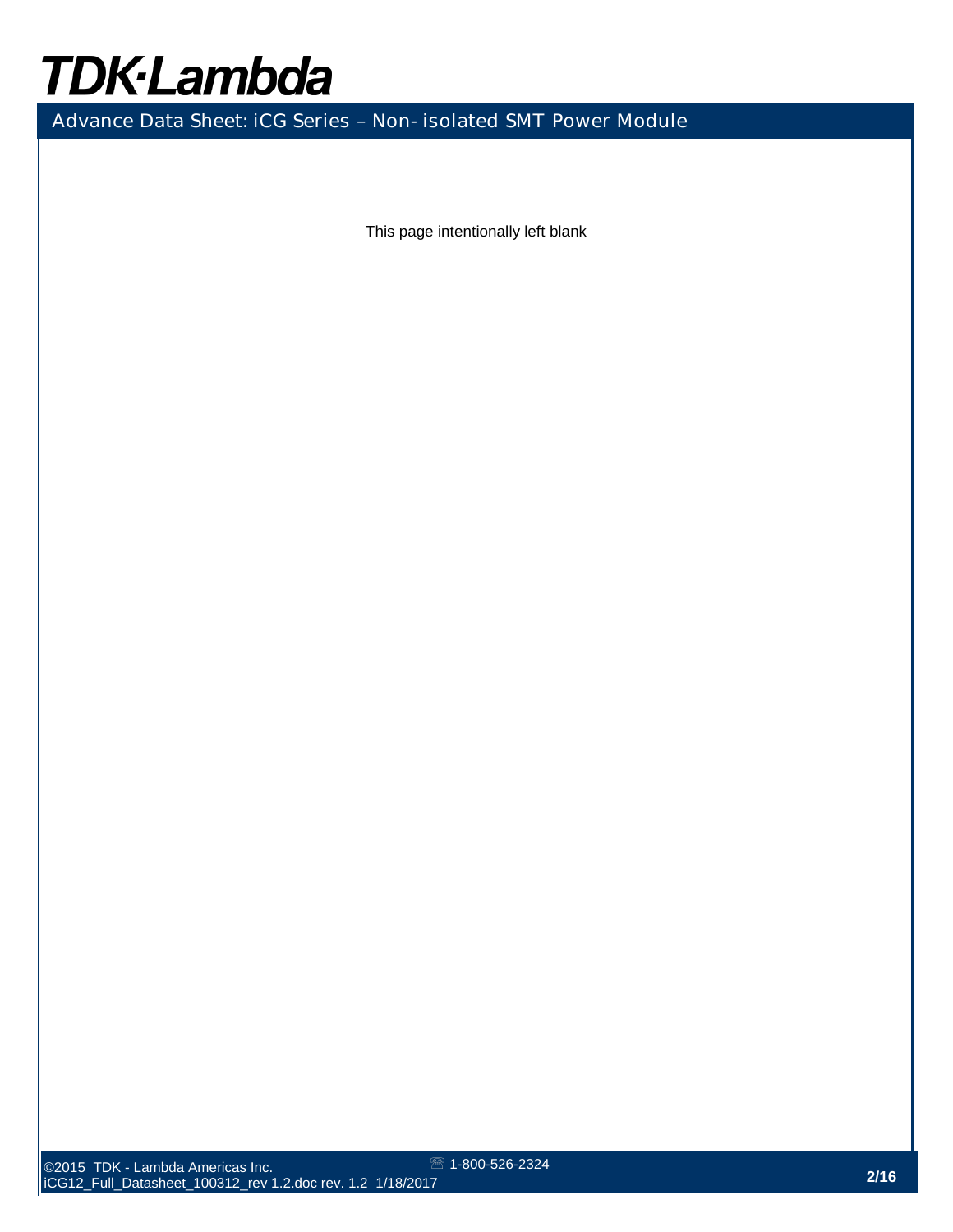## Advance Data Sheet: iCG Series – Non-isolated SMT Power Module

### **Mechanical Specification:**

Dimensions are in mm [in]. Unless otherwise specified tolerances are:  $x.x \pm 0.5$  [0.02],  $x.x \pm 0.25$  [0.010]



|   | ON/OFF       | 6  | <b>TRIM</b> |
|---|--------------|----|-------------|
| 2 | <b>VIN</b>   |    | <b>GND</b>  |
| 3 | <b>GND</b>   | B. | NC.         |
| 4 | <b>VOUT</b>  | 9  | <b>SEQ</b>  |
| 5 | <b>SENSE</b> | 10 | PW GOOD     |

℡ 1-800-526-2324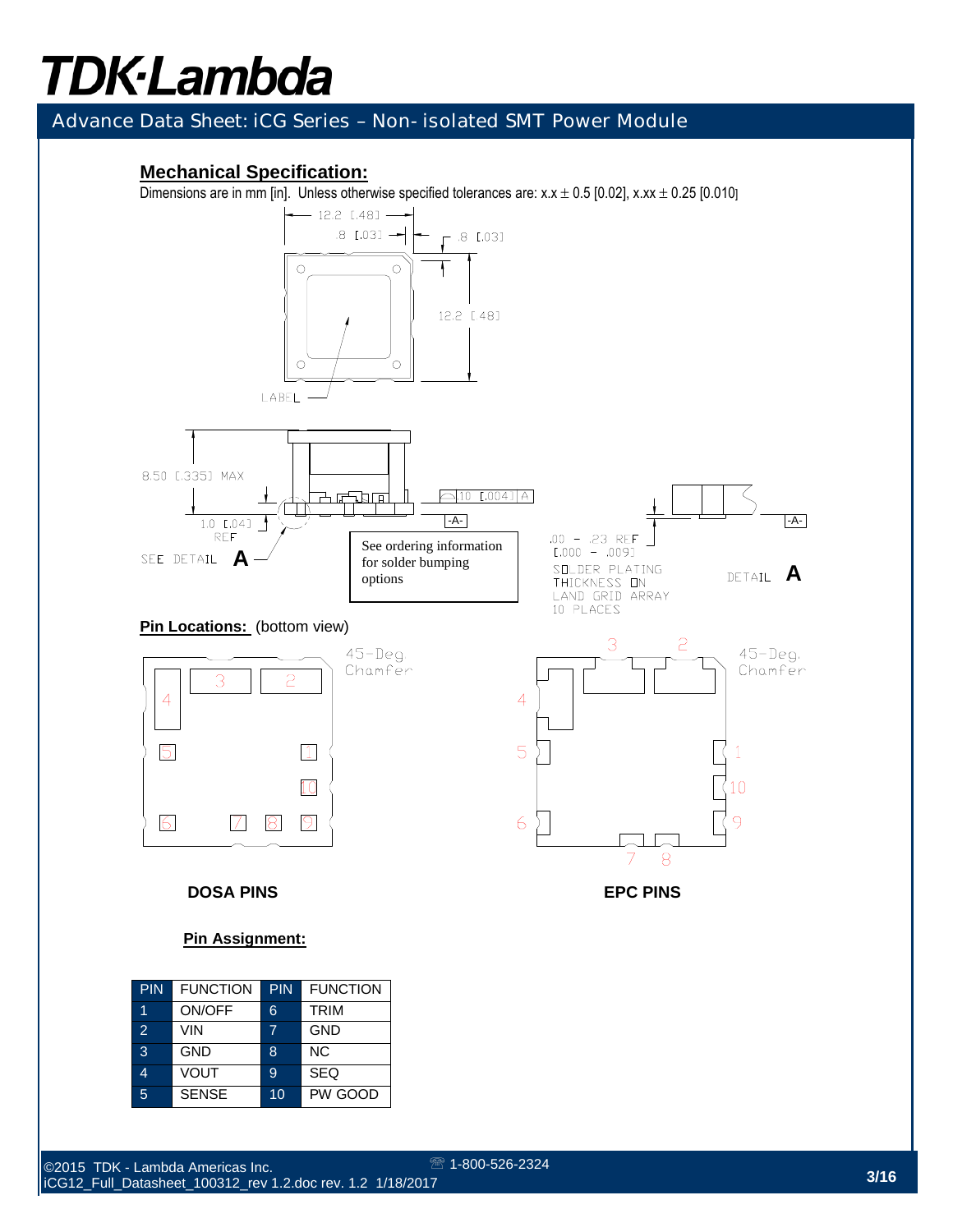Advance Data Sheet: iCG Series – Non-isolated SMT Power Module

#### **Recommended Footprint (top view):**



©2015 TDK - Lambda Americas Inc. iCG12\_Full\_Datasheet\_100312\_rev 1.2.doc rev. 1.2 1/18/2017 ℡ 1-800-526-2324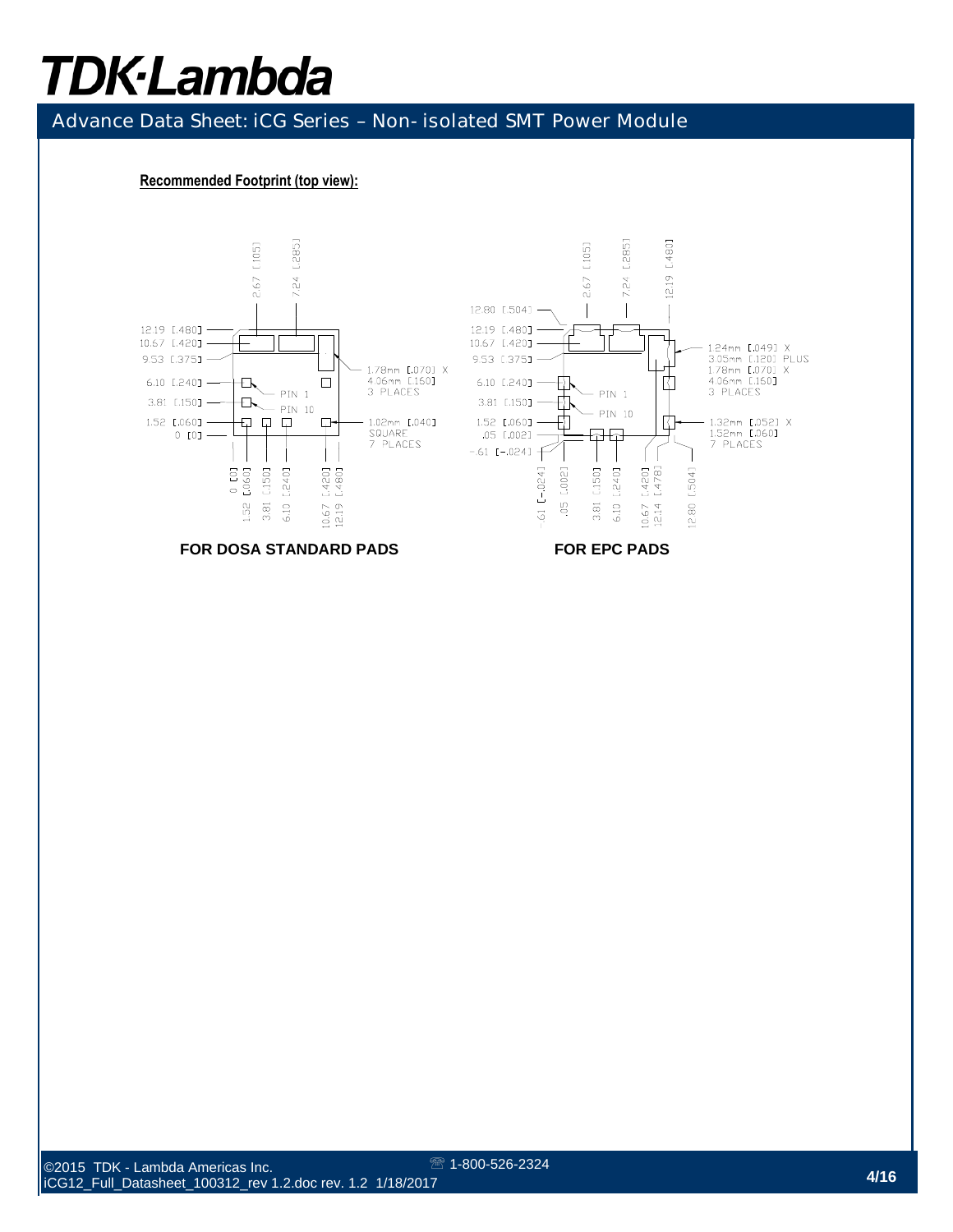## Advance Data Sheet: iCG Series – Non-isolated SMT Power Module

### **Absolute Maximum Ratings:**

#### Stress in excess of Absolute Maximum Ratings may cause permanent damage to the device.

| <b>Characteristic</b>            | <b>Min</b> | <b>Max</b> | <b>Unit</b> | <b>Notes &amp; Conditions</b>                                                                                                                                                                   |
|----------------------------------|------------|------------|-------------|-------------------------------------------------------------------------------------------------------------------------------------------------------------------------------------------------|
| Continuous Input Voltage         | $-0.25$    | 15         | Vdc         |                                                                                                                                                                                                 |
| Storage Temperature              | -55        | 125        | °С          |                                                                                                                                                                                                 |
| Operating Temperature Range (Tc) | $-40$      | $115*$     | °С          | Measured at the location specified in the thermal<br>measurement figure; maximum temperature varies<br>with output current – see curve in the thermal<br>performance section of the data sheet. |

\* Engineering estimate

### **Input Characteristics:**

Unless otherwise specified, specifications apply over all rated Input Voltage, Resistive Load, and Temperature conditions.

| <b>Characteristic</b>                                |     | <b>Typ</b> | <b>Max</b> | <b>Unit</b> | <b>Notes &amp; Conditions</b>                                        |
|------------------------------------------------------|-----|------------|------------|-------------|----------------------------------------------------------------------|
| <b>Operating Input Voltage</b>                       |     |            | 14         | Vdc         |                                                                      |
| Maximum Input Current                                | --- |            | 6.5        | A           | Vin=2.4 to Vin, max; lo=lo, max                                      |
| Startup Delay Time from application of input voltage | --- | 5          | ---        | mS          | Vo=0 to 0.1*Vo, set; on/off=on,<br>$lo = Io$ .max. $Tc = 25^\circ C$ |
| Startup Delay Time from on/off                       |     | 5          |            | mS          | Vo=0 to 0.1*Vo.set; Vin=Vi,nom,<br>$Io = Io.max.Tc = 25°C$           |
| <b>Output Voltage Rise Time</b>                      |     | 4          |            | mS          | $lo = Io, max, Tc = 25^{\circ}C, Vo = 0.1$ to<br>$0.9*$ Vo.set       |
| Input Reflected Ripple                               |     | $30*$      |            | mApp        | See input/output ripple measurement<br>figure; BW=20 MHz             |
| Input Ripple Rejection                               |     | $40*$      |            | dB          | @ 120 Hz                                                             |
| Turn on input voltage                                | --- | 4.2        |            | V           |                                                                      |
| Turn off input voltage                               | --- | 3.5        | ---        | V           |                                                                      |

\*Engineering Estimate

Caution: The power modules are not internally fused. An external input line normal blow fuse with a maximum value of 10A is required, see the Safety Considerations section of the data sheet.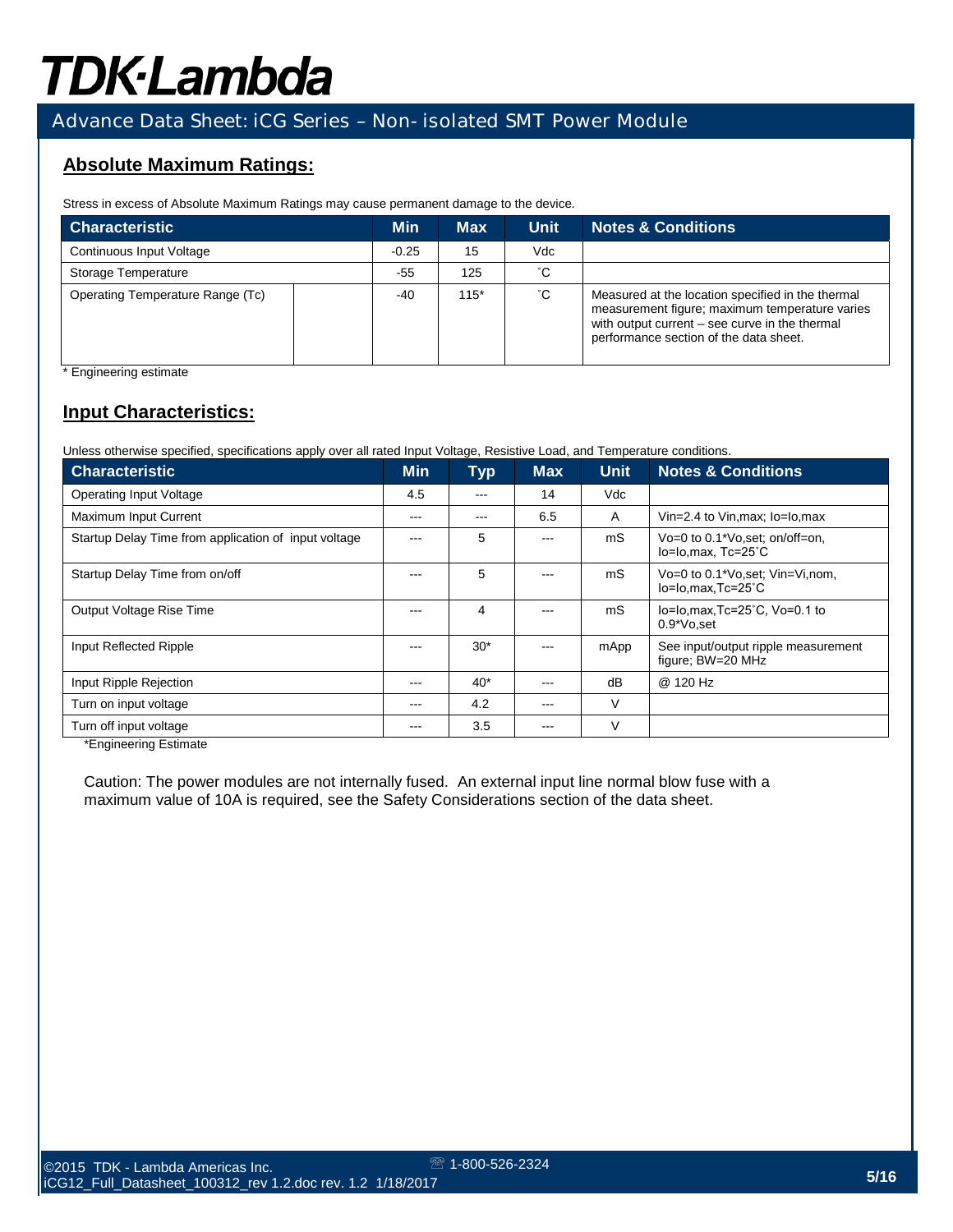## **TDK-Lambda**

## Advance Data Sheet: iCG Series – Non-isolated SMT Power Module

### **Electrical Data:**

| <b>Characteristic</b>                    |                                                                         | <b>Min</b>                      | <b>Typ</b>                 | <b>Max</b>                                     | <b>Unit</b>                                   | <b>Notes &amp; Conditions</b>                                                                                                                     |
|------------------------------------------|-------------------------------------------------------------------------|---------------------------------|----------------------------|------------------------------------------------|-----------------------------------------------|---------------------------------------------------------------------------------------------------------------------------------------------------|
| Output Voltage Initial Setpoint          |                                                                         | $-2$                            |                            | $+2$                                           | %                                             | Vo=3.3Vsetting, Vin=Vin, nom; lo=lo, max;<br>$Tc = 25^{\circ}C$                                                                                   |
| Output Voltage Tolerance                 |                                                                         | $-3$                            |                            | $+3$                                           | $\%$                                          | Over all rated input voltage, load, and<br>temperature conditions to end of life                                                                  |
| Efficiency                               | $Vo = 1.2V$<br>$Vo = 1.5V$<br>$Vo = 1.8V$<br>$Vo = 3.3V$<br>$Vo = 5.0V$ | ---<br>---<br>---<br>---<br>--- | 84<br>86<br>88<br>92<br>94 | $\overline{a}$<br>---<br>---<br>$- - -$<br>--- | $\frac{0}{0}$<br>$\%$<br>$\%$<br>$\%$<br>$\%$ | Vin=5V; Io=Io, max; Tc=25°C                                                                                                                       |
| Line Regulation                          |                                                                         | ---                             | 3                          | $- - -$                                        | mV                                            | Vin=Vin, min to Vin, max                                                                                                                          |
| Load Regulation                          |                                                                         | ---                             | 6                          | $\overline{a}$                                 | mV                                            | lo=lo, min to lo, max                                                                                                                             |
| <b>Output Current</b>                    |                                                                         | 0                               | $\frac{1}{2}$              | 6                                              | Α                                             |                                                                                                                                                   |
| <b>Output Current Limiting Threshold</b> |                                                                         | ---                             | 10                         | $\overline{a}$                                 | A                                             | $Vo = 0.9*Vo, nom, Tc < Tc, max)$                                                                                                                 |
| <b>Short Circuit Current</b>             |                                                                         | ---                             | 0.5                        | $---$                                          | Α                                             | $Vo = 0.25V$ , Tc = $25^{\circ}C$                                                                                                                 |
| Output Ripple and Noise Voltage          |                                                                         | ---                             | 15                         | $- - -$                                        | mVpp                                          | Measured across one 0.1 uF ceramic<br>capacitor and two 22uF ceramic capacitor -<br>see input/output ripple measurement figure;<br>$BW = 20MHz$ . |
| Output Voltage Adjustment Range          |                                                                         | 0.7                             | $---$                      | 5.5                                            | $\vee$                                        |                                                                                                                                                   |
| Output Voltage Sense Range               |                                                                         | ---                             | $\overline{a}$             | 0.5                                            | $\vee$                                        |                                                                                                                                                   |
| Dynamic Response:<br>Recovery Time       |                                                                         | $- - -$                         | 25                         | $---$                                          | <b>uS</b>                                     | di/dt =10A/uS, Vin=Vin, nom; Vo=1.5V, load<br>step from 25% to 75% of lo, max                                                                     |
| <b>Transient Voltage</b>                 |                                                                         | ---                             | 140                        | ---                                            | mV                                            |                                                                                                                                                   |
| <b>Switching Frequency</b>               |                                                                         | ---                             | 600                        | $---$                                          | kHz                                           | Fixed                                                                                                                                             |
| <b>External Load Capacitance</b>         |                                                                         | 47                              | $\qquad \qquad -$          | 1000*                                          | <b>uF</b>                                     |                                                                                                                                                   |
| Vref                                     |                                                                         |                                 | 0.59                       |                                                | V                                             | Required for trim calculation                                                                                                                     |
| F                                        |                                                                         |                                 | 10000                      |                                                | Ω                                             | Required for trim calculation                                                                                                                     |

\*Please contact TDK-Lambda Americas for technical support for very low ESR capacitor banks or if higher capacitance is required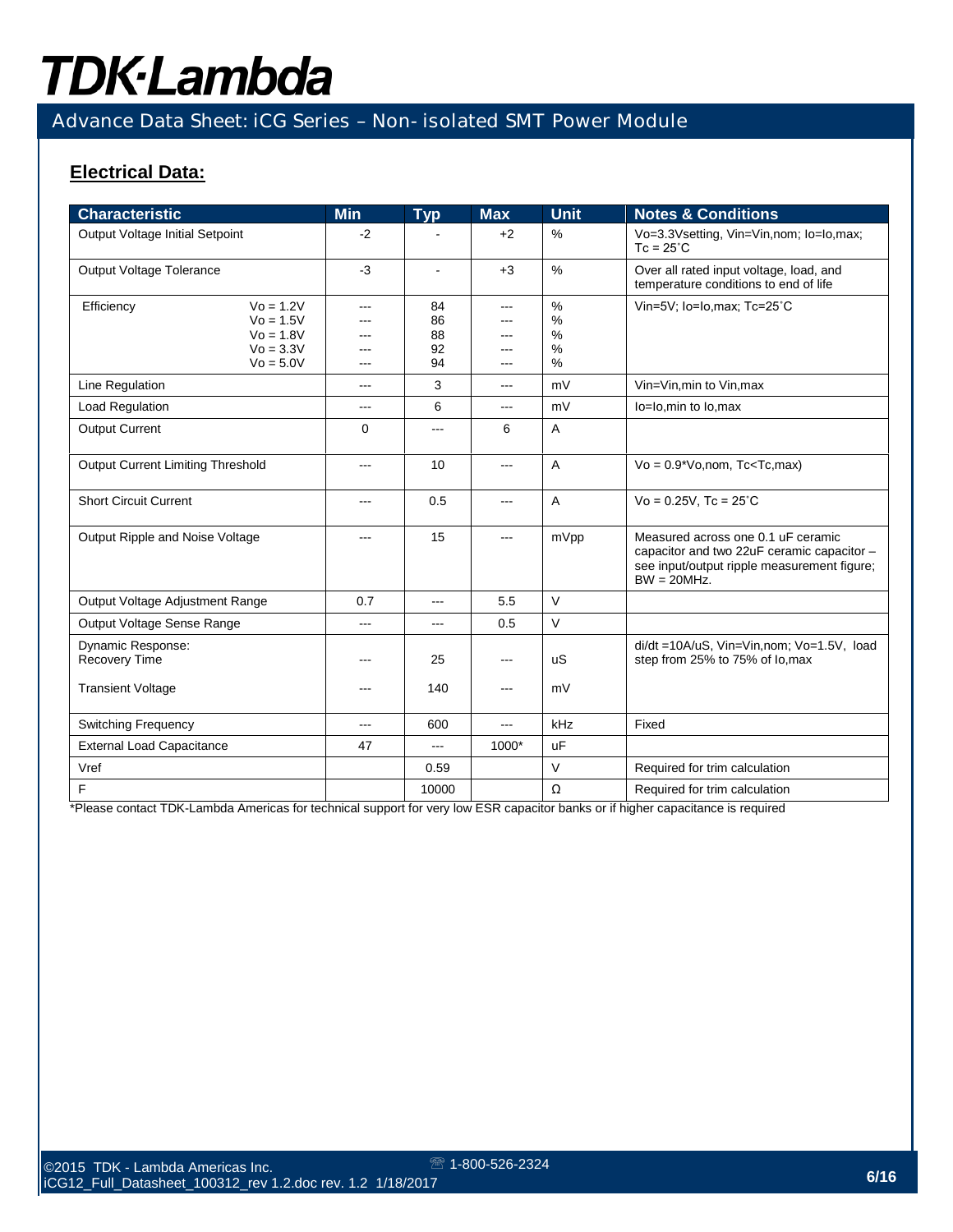## Advance Data Sheet: iCG Series – Non-isolated SMT Power Module

### **Electrical Characteristics:**

**Typical Efficiency vs. Input Voltage** 

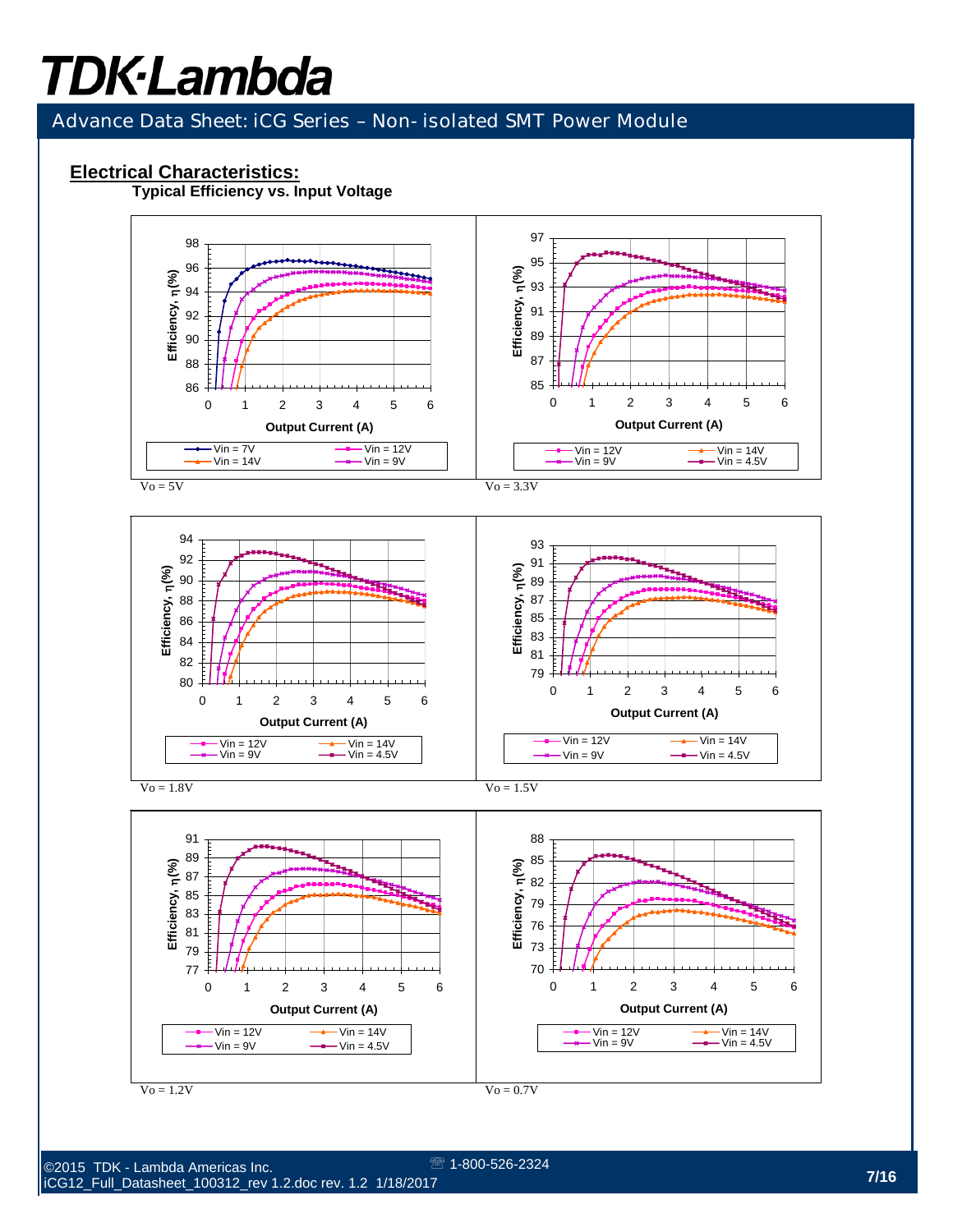# **TDK-Lambda**

## Advance Data Sheet: iCG Series – Non-isolated SMT Power Module

### **Electrical Characteristics:**

**Typical Power Dissipation vs. Input Voltage** 

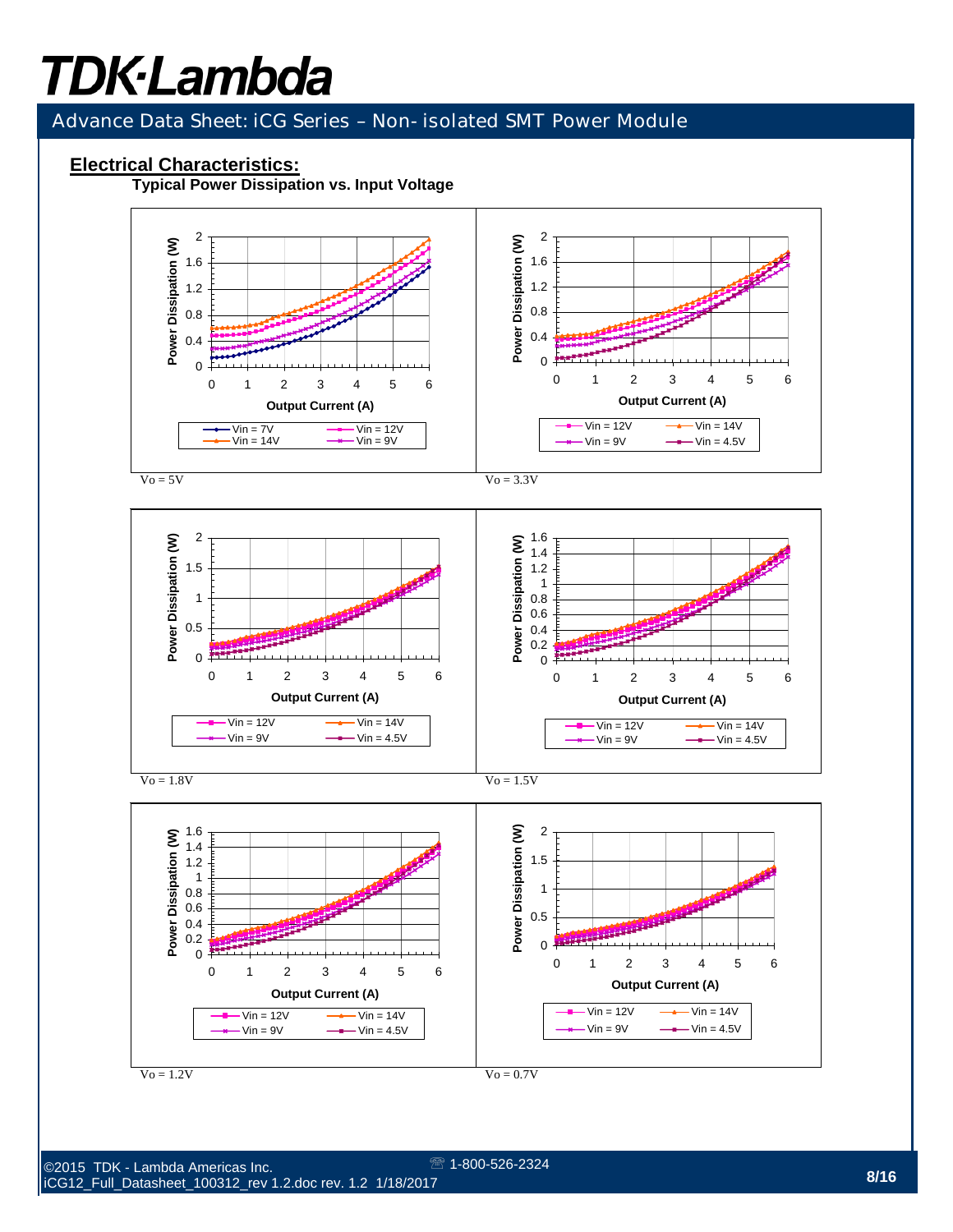## Advance Data Sheet: iCG Series – Non-isolated SMT Power Module

## **Electrical Characteristics:**



Vo=1.8V Typical Output Ripple at nominal Input voltage and full load at Ta=25 degrees



Vo=1.8V Typical startup characteristic from on/off at light load. Upper trace - output voltage, lower trace – on/off signal



Vo=1.8V Typical output voltage transient response to load step from 25% to 75% of full load with output current slew rate of 10A/uS. (Cext =  $1x100uF$  ceramic capacitor)

Typical Output Short Circuit Current – CH3, blue



Vo=1.8V Typical Input Ripple at nominal Input Voltage and full load at Ta=25 degrees. Input capacitors 2 x 22uF ceramic



Vo=3.3V Typical output voltage transient response to load step from 0% to 50% of full load with output current slew rate of 10A/uS. (Cext =  $1x100uF$  ceramic capacitor)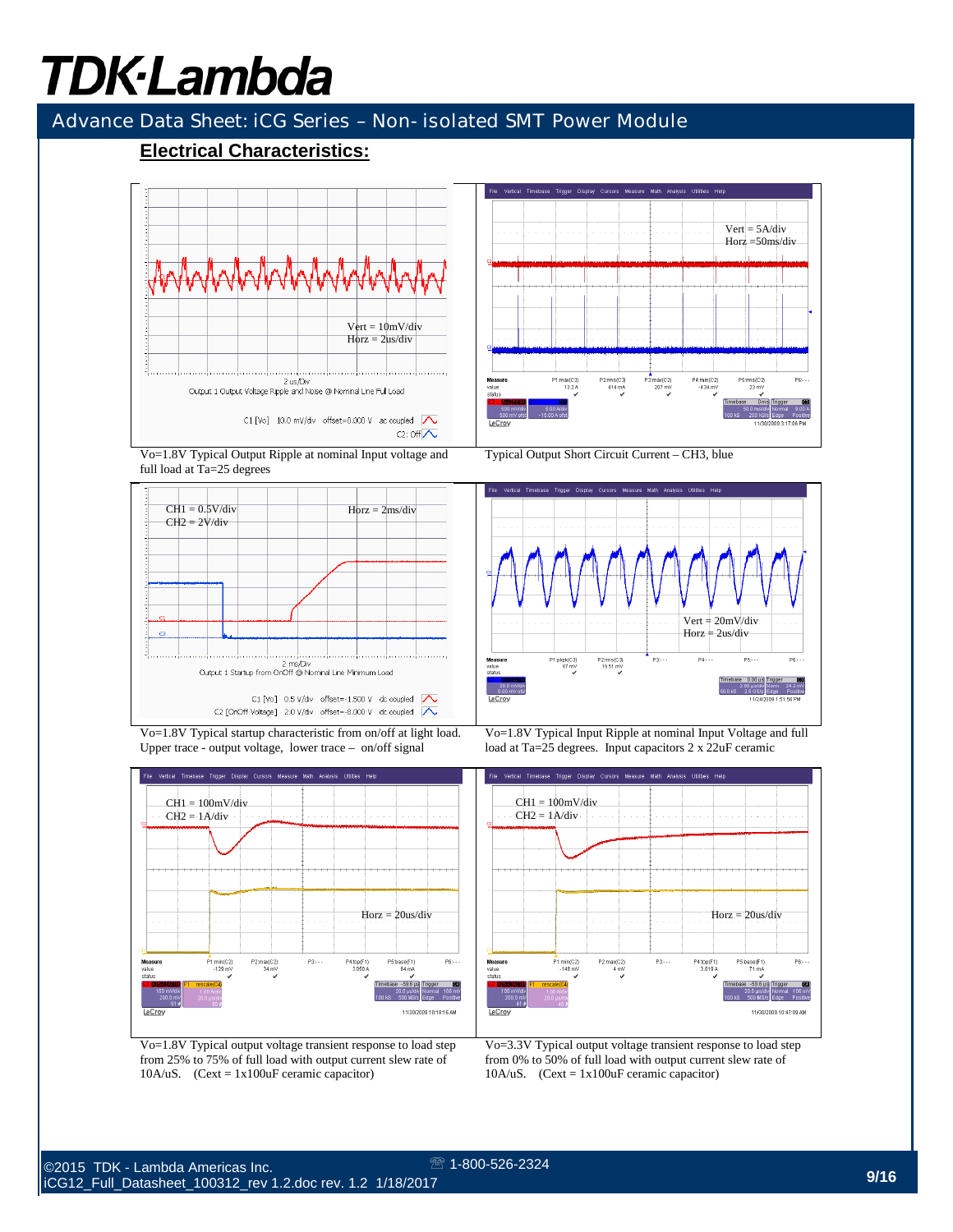Advance Data Sheet: iCG Series – Non-isolated SMT Power Module

## **Electrical Characteristics (continued):**



Characteristics











Output Voltage versus Input Voltage Operating Range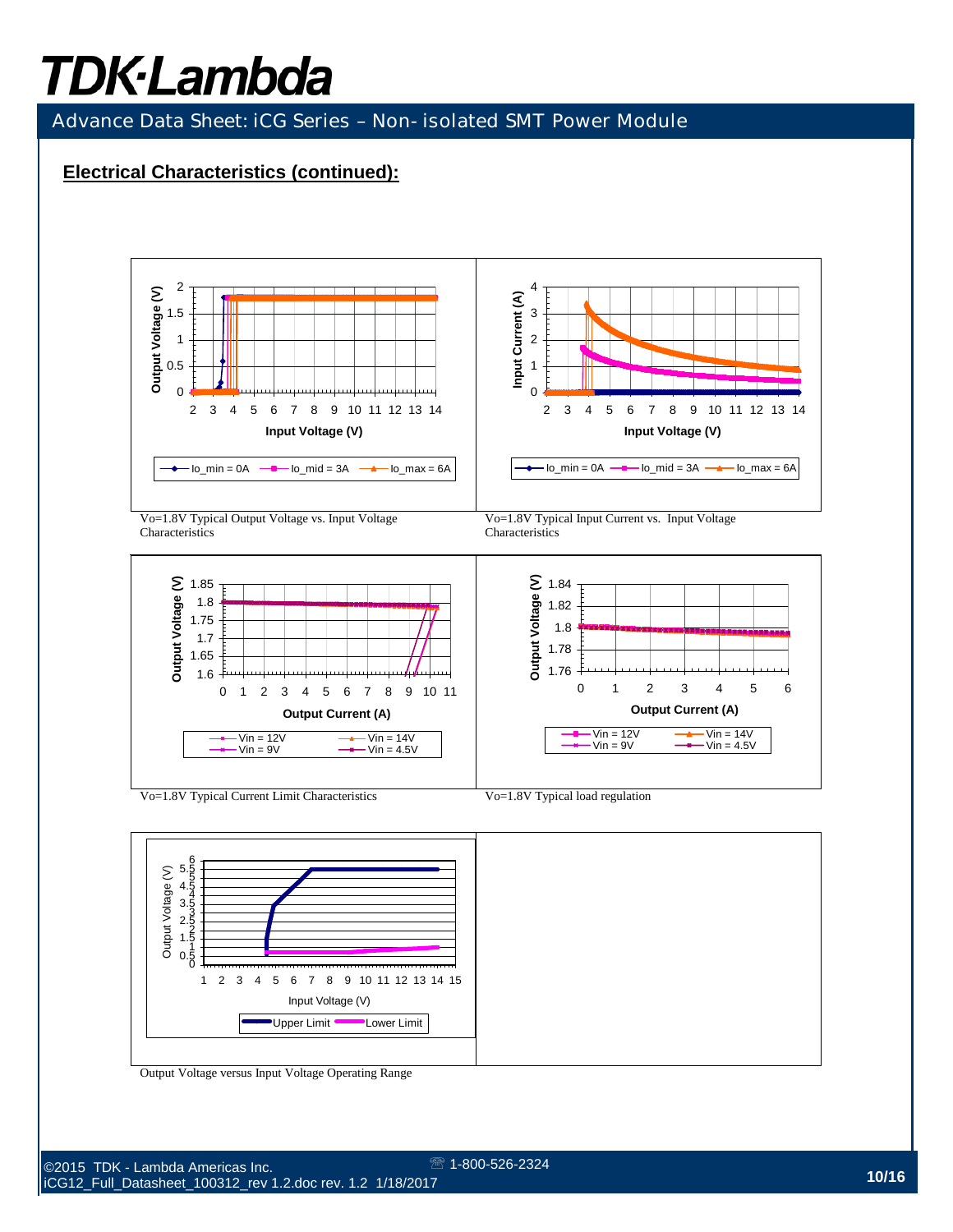## Advance Data Sheet: iCG Series – Non-isolated SMT Power Module

### **Thermal Performance:**



The thermal curves provided are based upon measurements made in TDK - Lambda Americas' experimental test setup that is described in the Thermal Management section. Due to the large number of variables in system design, TDK - Lambda Americas recommends that the user verify the module's thermal performance in the end application. The critical component should be thermo coupled and monitored, and should not exceed the temperature limit specified in the derating curve above. It is critical that the thermocouple be mounted in a manner that gives direct thermal contact or significant measurement errors may result. TDK - Lambda Americas can provide modules with a thermocouple premounted to the critical component for system verification tests.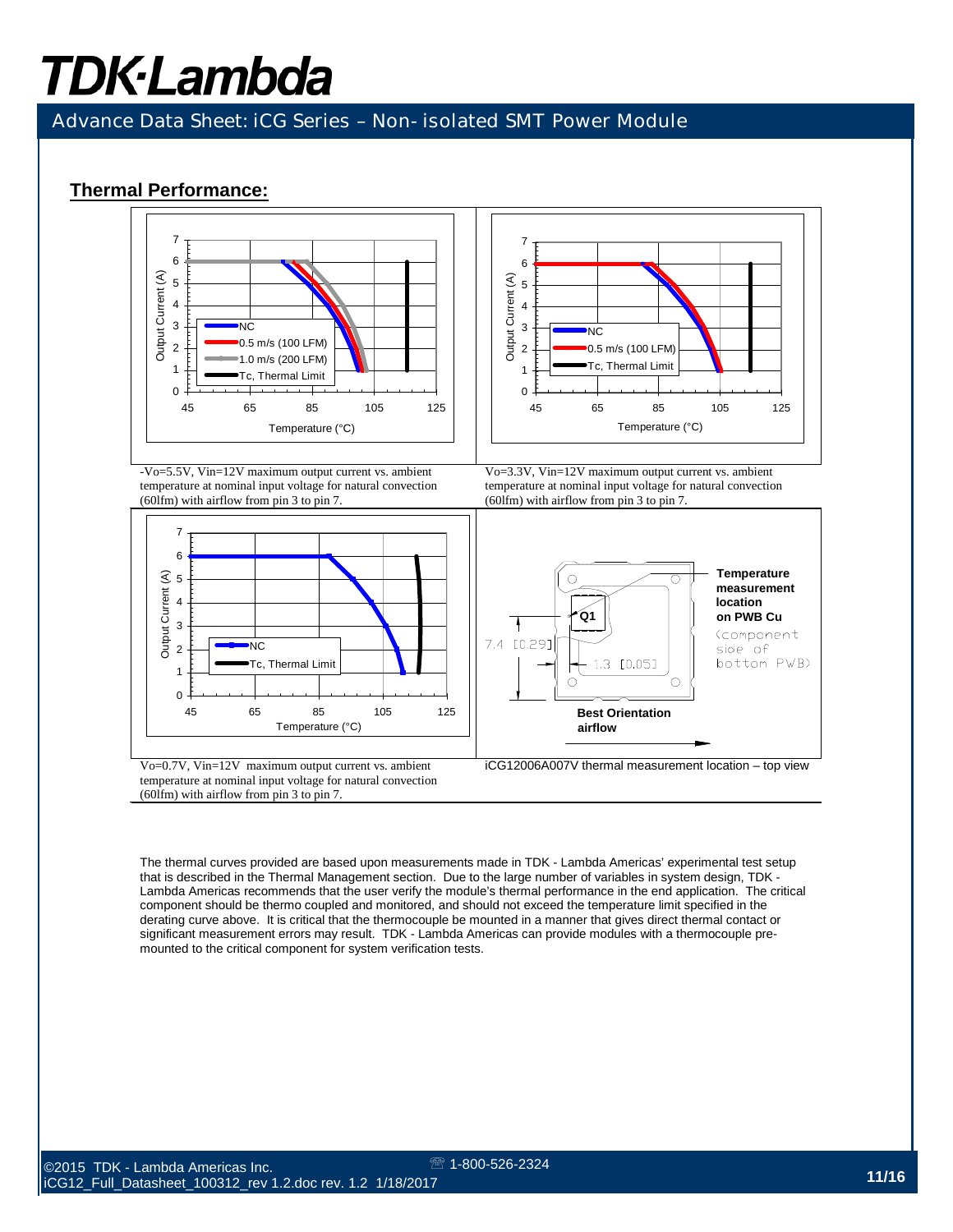### Advance Data Sheet: iCG Series – Non-isolated SMT Power Module

#### **Soldering Information:**

iCG surface mountable power modules are intended to be compatible with standard surface mount component soldering processes and either hand placed or automatically picked and placed. The figure below shows the position for vacuum pick up. The maximum weight of the power module is 3g (0.106 oz.). Improper handling or cleaning processes can adversely affect the appearance, testability, and reliability of the power modules. The iCG product is a moisture sensitivity level 2 device. Contact TDK - Lambda Americas' technical support for guidance regarding proper handling, cleaning, and soldering of TDK - Lambda Americas' power modules.



#### **Reflow Soldering**

The iCG platform is an open frame power module manufactured with SMT (surface mount technology). Due to the high thermal mass of the power module and sensitivity to heat of some SMT components, extra caution should be taken when reflow soldering. Failure to follow the reflow soldering guidelines described below may result in permanent damage and/or affect performance of the power modules.

The iCG power modules can be soldered using natural convection, forced convection, IR (radiant infrared), and convection/IR reflow technologies. The module should be thermally characterized in its application to develop a temperature profile. Thermal couples should be mounted to terminal 3 and terminal 6 and be monitored. The temperatures should be maintained below 260 degrees. Oven temperature and conveyer belt speeds should be controlled to ensure these limits are not exceeded. In most manufacturing processes, the solder paste required to form a reliable connection can be applied with a standard 6 mil stencil.



iCG Power Module suggested reflow-soldering profile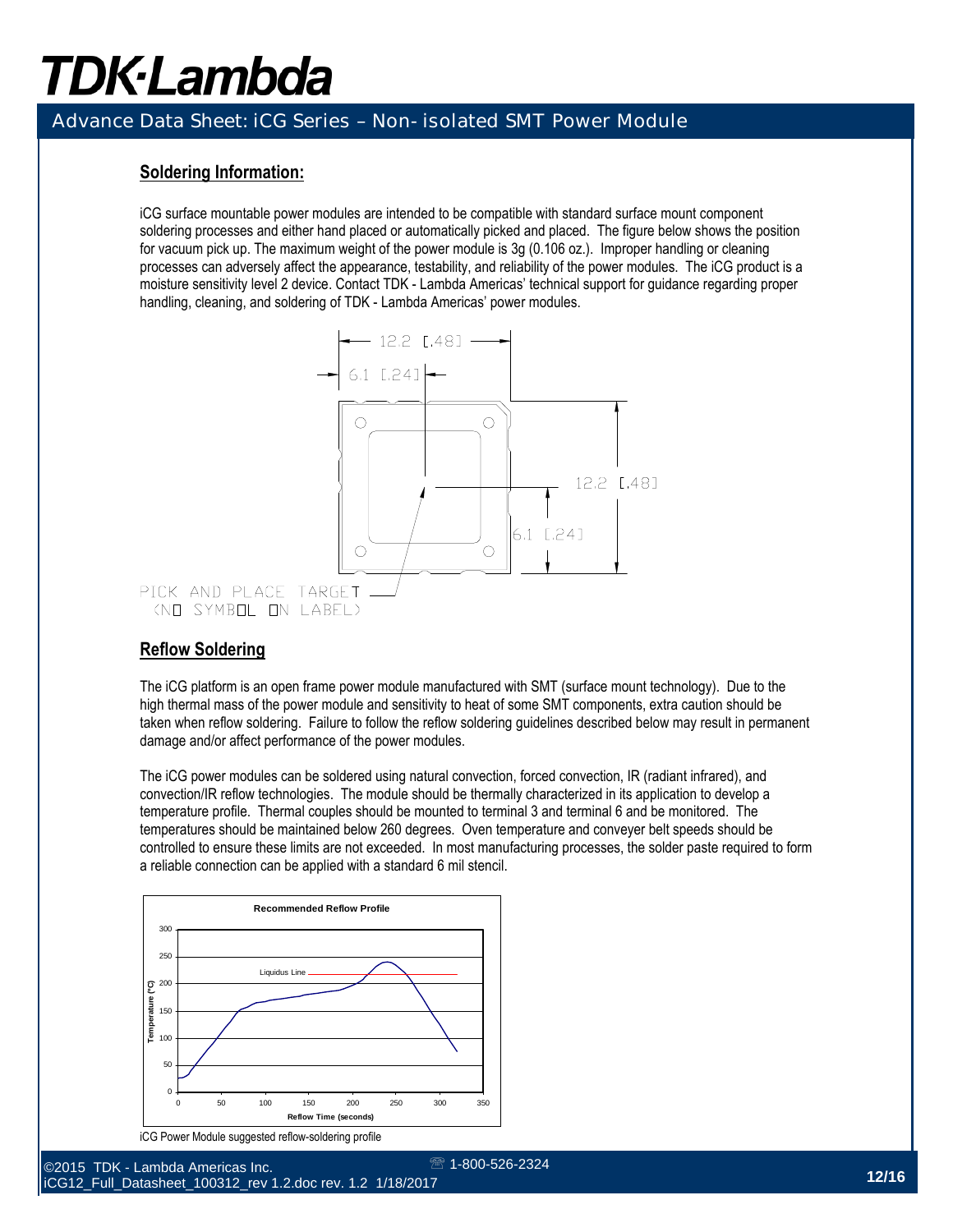## Advance Data Sheet: iCG Series – Non-isolated SMT Power Module

### **Thermal Management:**

An important part of the overall system design process is thermal management; thermal design must be considered at all levels to ensure good reliability and lifetime of the final system. Superior thermal design and the ability to operate in severe application environments are key elements of a robust, reliable power module.

A finite amount of heat must be dissipated from the power module to the surrounding environment. This heat is transferred by the three modes of heat transfer: convection, conduction and radiation. While all three modes of heat transfer are present in every application, convection is the dominant mode of heat transfer in most applications. However, to ensure adequate cooling and proper operation, all three modes should be considered in a final system configuration.

The open frame design of the power module provides an air path to individual components. This air path improves convection cooling to the surrounding environment, which reduces areas of heat concentration and resulting hot spots.

**Test Setup:** The thermal performance data of the power module is based upon measurements obtained from a wind tunnel test with the setup shown in the wind tunnel figure. This thermal test setup replicates the typical thermal environments encountered in most modern electronic systems with distributed power architectures. The electronic equipment in networking, telecom, wireless, and advanced computer systems operates in similar environments and utilizes vertically mounted PCBs or circuit cards in cabinet racks.

The power module, as shown in the figure, is mounted on a printed circuit board (PCB) and is vertically oriented within the wind tunnel. The cross section of the airflow passage is rectangular. The spacing between the top of the module and a parallel facing PCB is kept at a constant (0.5 in). The power module's orientation with respect to the airflow direction can have a significant impact on the module's thermal performance.

**Thermal Derating:** For proper application of the power module in a given thermal environment, output current derating curves are provided as a design guideline on the Thermal Performance section for the

power module of interest. The module temperature should be measured in the final system configuration to ensure proper thermal management of the power module. For thermal performance verification, the module temperature should be measured at the component indicated in the thermal measurement location figure on the thermal performance page for the power module of interest. In all conditions, the power module should be operated below the maximum operating temperature shown on the derating curve. For improved design margins and enhanced system reliability, the power module may be operated at temperatures below the maximum rated operating temperature.



**Wind Tunnel Test Setup Figure** Dimensions are in millimeters and (inches).

Heat transfer by convection can be enhanced by increasing the airflow rate that the power module experiences. The maximum output current of the power module is a function of ambient temperature  $(T<sub>AMB</sub>)$  and airflow rate as shown in the thermal performance figures on the thermal performance page for the power module of interest. The curves in the figures are shown for natural convection through 2 m/s (400 ft/min). The data for the natural convection condition has been collected at 0.3 m/s (60 ft/min) of airflow, which is the typical airflow generated by other heat dissipating components in many of the systems that these types of modules are used in. In the final system configurations, the airflow rate for the natural convection condition can vary due to temperature gradients from other heat dissipating components.

Adjacent PCB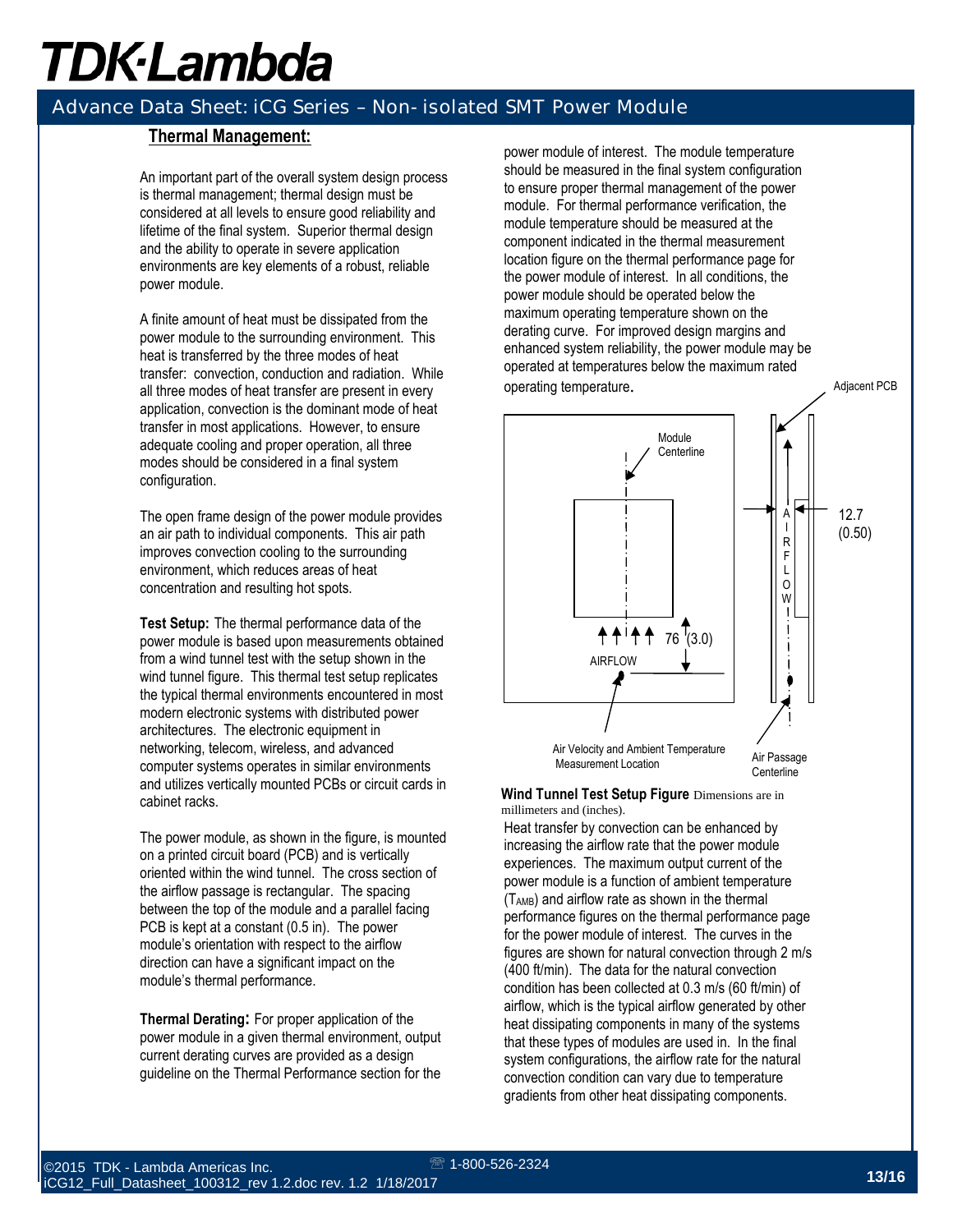## Advance Data Sheet: iCG Series – Non-isolated SMT Power Module

### **Operating Information:**

**Over-Current Protection:** The power modules have short circuit protection to protect the module during severe overload conditions. During overload conditions, the power modules may protect themselves by entering a hiccup current limit mode. The modules will operate normally once the output current returns to the specified operating range.

**Remote On/Off:** - The power modules have an internal remote on/off circuit. The user must supply compatible switch between the GND pin and the on/off pin. The maximum voltage generated by the power module at the on/off terminal is Vin,max. The maximum allowable leakage current of the switch is 10uA. The switch must be capable of maintaining a low signal Von/off < 0.5V while sinking 1mA.

The standard on/off logic is positive logic. In the circuit configuration shown the power module will turn off if the external switch is on and it will be on if the switch is off and the on/off pin is pulled up to Vin by an external 20K ohm resistor. If the positive logic feature is not being used, terminal 1 should be left open.



#### **On/Off Circuit for positive logic**

An optional negative logic is available. In the circuit configuration shown the power module will turn on if the external switch is on and it will be off if the on/off pin is pulled up to Vin by an external 20K ohm resistor. If the negative logic feature is not being used, terminal 1 should be left open.



#### **On/Off Circuit for negative logic**

**Remote Sense:** The power modules feature remote sense to compensate for the effect of output distribution drops. The output voltage sense range defines the maximum voltage allowed between the output power terminals and output sense terminals, and it is found on the electrical data page for the power module of interest. If the remote sense feature is not being used, the Sense terminal should be connected to the Vo terminal.

The output voltage at the Vo terminal can be increased by either the remote sense or the output voltage adjustment feature. The maximum voltage increase allowed is the larger of the remote sense range or the output voltage adjustment range; it is not the sum of both. As the output voltage increases due to the use of the remote sense, the maximum output current may need to be decreased for the power module to remain below its maximum power rating.

**Power Good:** The power module features an opendrain power good signal which indicates if the output voltage is being regulated. When power is applied to the module, but the output voltage is more than +/- 12% from the nominal voltage set point due to input under voltage, over temperature, over load, or loss of control the power good will be pulled to ground through a 50 ohm maximum impedance. The maximum leakage current of the power good pin is 15uA. The voltage on the power good pin should be limited to less than 5.5V in all cases. If the power good feature is not used, the pin should be left open.

**Output Voltage Adjustment:** The output voltage of the power module may be adjusted by using an external resistor connected between the Vout trim terminal and GND terminal. If the output voltage adjustment feature is not used, trim terminal should be left open. Care should be taken to avoid injecting noise into the power module's trim pin.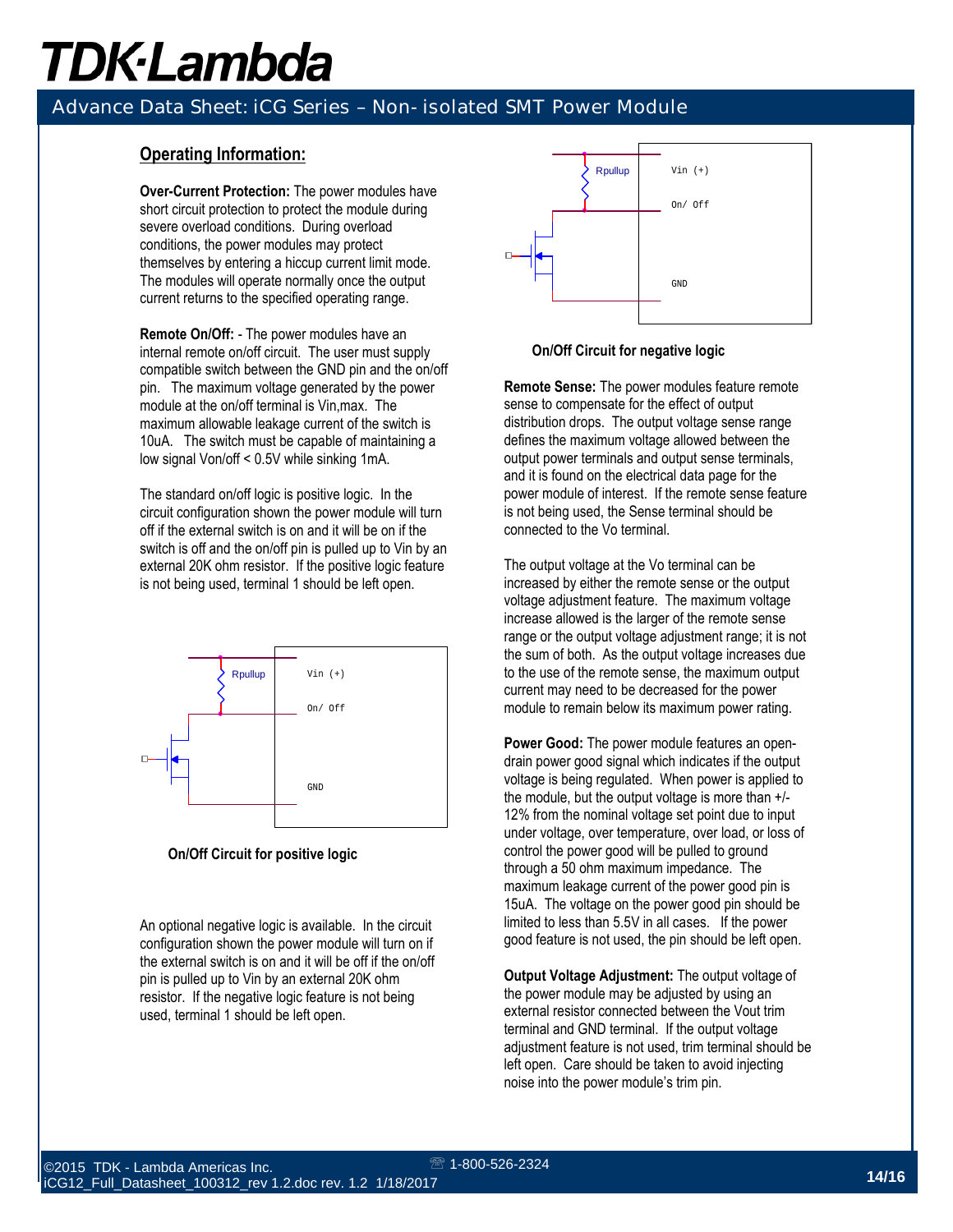### Advance Data Sheet: iCG Series – Non-isolated SMT Power Module



#### **Circuit to increase output voltage**

With a resistor between the trim and GND terminals, the output voltage is adjusted up. To adjust the output voltage from Vo,nom to Vo,up the trim resistor should be chosen according to the following equation:

$$
Ru:=\!\!\left[\frac{(Vref\!\cdot\!F)}{(Voup-Vonom)}\right]\text{ohm}
$$

The values of Vref and F are found in the electrical data section for the power module of interest. The maximum power available from the power module is fixed. As the output voltage is trimmed up, the maximum output current must be decreased to maintain the maximum rated power of the module.

e.g. 
$$
V_0 = 1.8V
$$

$$
Ru := \left[\frac{0.5910000}{(1.8 - 0.59)}\right]
$$

| Vout (V) | Ru (Kohm) |
|----------|-----------|
| 0.7      | 53.6      |
| 1.2      | 9.67      |
| 1.5      | 6.48      |
| 1.8      | 4.88      |
| 2.5      | 3.09      |
| 3.3      | 2.18      |
| 5.0      | 1.34      |

#### **Voltage Sequencing:**

Some iCG power modules include a voltage sequence feature. The voltage sequence feature enables the user to implement various types of power up and power down sequencing schemes including sequential startup, ratiometric startup, and simultaneous startup. If the sequencing feature is not being used the pin should be left open or tied to Vin. When the voltage sequencing feature is used the prebias immunity feature is disabled.

To use the voltage sequence feature, the module should be set to an On state using the on/off feature. The input voltage should be been applied and in the specified operating range for 10mS during which a 50mV voltage potential should be maintained on the sequence pin. After the 10mS interval, an analog voltage can be applied to the sequence pin and the module's output will track the applied voltage on a one to one basis until the output reaches its set point voltage. The final sequence voltage must be higher than the module set point. For sequential shut down, the sequence pin voltage should be lowered. The module will decrease its output voltage on a one to one basis.

The voltage sequencing circuit has a brief internal response time between the voltage appearing on the sequence pin and impacting the output voltage. If necessary, the impact of the time delay can be minimized by limiting the slew rate of the voltage on the sequence pin to less than 0.5 V/ms.

For additional assistance using the voltage sequencing function, please contact TDK - Lambda Americas' technical support.

**EMC Considerations:** TDK - Lambda Americas' power modules are designed for use in a wide variety of systems and applications. For assistance with designing for EMC compliance, please contact TDK - Lambda Americas' technical support.

#### **Input Impedance:**

The source impedance of the power feeding the DC/DC converter module will interact with the DC/DC converter. To minimize the interaction, low-esr capacitors should be located at the input to the module. It is recommended that a 22uF ceramic input capacitor be placed as close as possible to the module. Data is provided on the electrical characteristics page, showing the typical input ripple voltage with two 22uF ceramic capacitors (TDK part C3225X7R1C226MT).